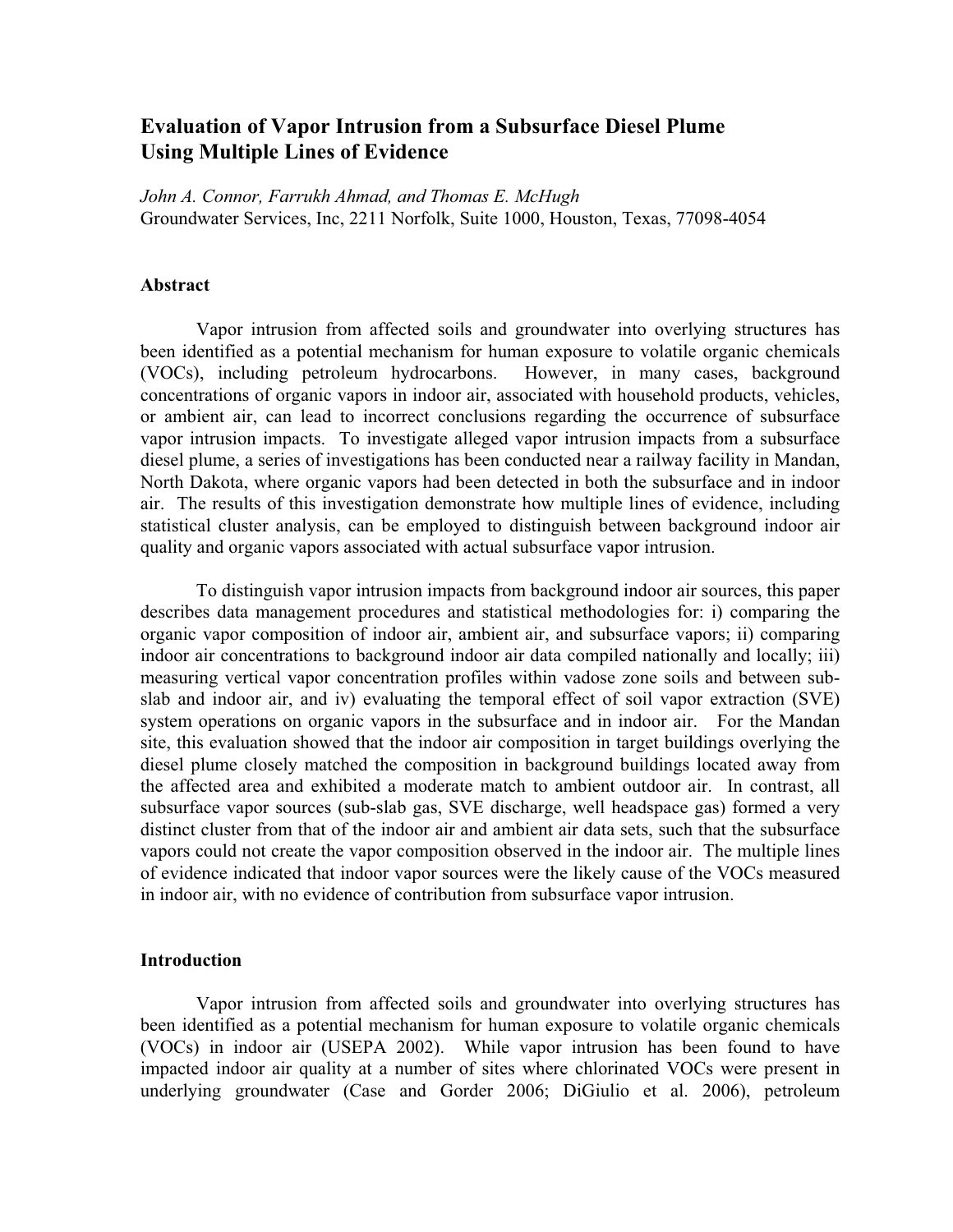hydrocarbons in soils or groundwater are recognized to pose a lesser potential for such vapor intrusion impacts (DeVaull et al. 2002; NJDEP 2005; Hers et al. 2006) due to greater vapor attenuation within the subsurface. For many sites where vapor intrusion is a concern for either chlorinated VOCs or petroleum hydrocarbons, background concentrations of organic vapors in indoor air, associated with household products, vehicles, or ambient air, can lead to incorrect conclusions regarding the occurrence of subsurface vapor intrusion impacts. Specifically, the presence of a specific VOC in both indoor air and subsurface vapors can lead to the assumption that the indoor air concentrations resulted from subsurface vapor intrusion, even though other background sources may fully account for the indoor air condition. To investigate alleged vapor intrusion impacts from a subsurface diesel plume, a series of investigations has been conducted near a railway facility in Mandan, North Dakota, where organic vapors had been detected in both the subsurface and in indoor air. The results of this investigation demonstrate how multiple lines of evidence, including statistical cluster analysis, can be employed to distinguish between background indoor air quality and organic vapors associated with actual subsurface vapor intrusion.

Both chlorinated VOCs and petroleum hydrocarbon VOCs have been found to be present in indoor air due to household products such as cleaning solvents, paint, adhesives, and aerosols, product or gasoline fuel residuals on hands and clothing, and ambient air sources (e.g., vehicle exhaust) (OSHA 1999; Olsen and Corsi 2002; USEPA 2002; McHugh et al. 2004). To distinguish actual vapor intrusion impacts from background indoor air and ambient sources, the following 4 types of investigation can be performed:

- i) Compare Vapor Composition Among Various Media: Characterize organic composition of indoor, ambient, and subsurface vapors based on 10 to 20 principal VOCs present in each medium and compare statistically to identify similar and dissimilar media.
- ii) Compare Indoor Air Above Affected Area to Background Indoor Air: Compare composition and concentrations of organic vapors measured in structures located directly above the affected soil and groundwater zone(s) to conditions observed in prior published studies on indoor air quality and to conditions measured in local background buildings located away from the affected zone(s).
- iii) Evaluate Vertical Vapor Concentration Profiles in Subsurface: Measure vertical vapor concentrations within the unsaturated soil zone between the subsurface source (i.e., affected groundwater or soil) and the ground surface to quantify vapor attenuation rate and/or compare sub-slab and indoor air vapor composition and concentrations to evaluate potential for vapor intrusion to be occurring.
- iv) Evaluate Temporal Effect of Vapor Remediation System on Indoor and Subsurface Vapor Concentrations: Compare indoor and subsurface vapor concentrations before and after activation of remediation system designed to intercept and/or remove subsurface vapors (e.g., soil vapor extraction system or sub-slab vent) to determine relative effect of remedial actions. Significant reduction of vapor concentrations in indoor air upon activation of the remediation system indicates prior vapor intrusion. However, no significant change in indoor air quality following system activation, particularly if significant drop in subsurface vapor levels are observed, suggests that no such vapor intrusion had been occurring.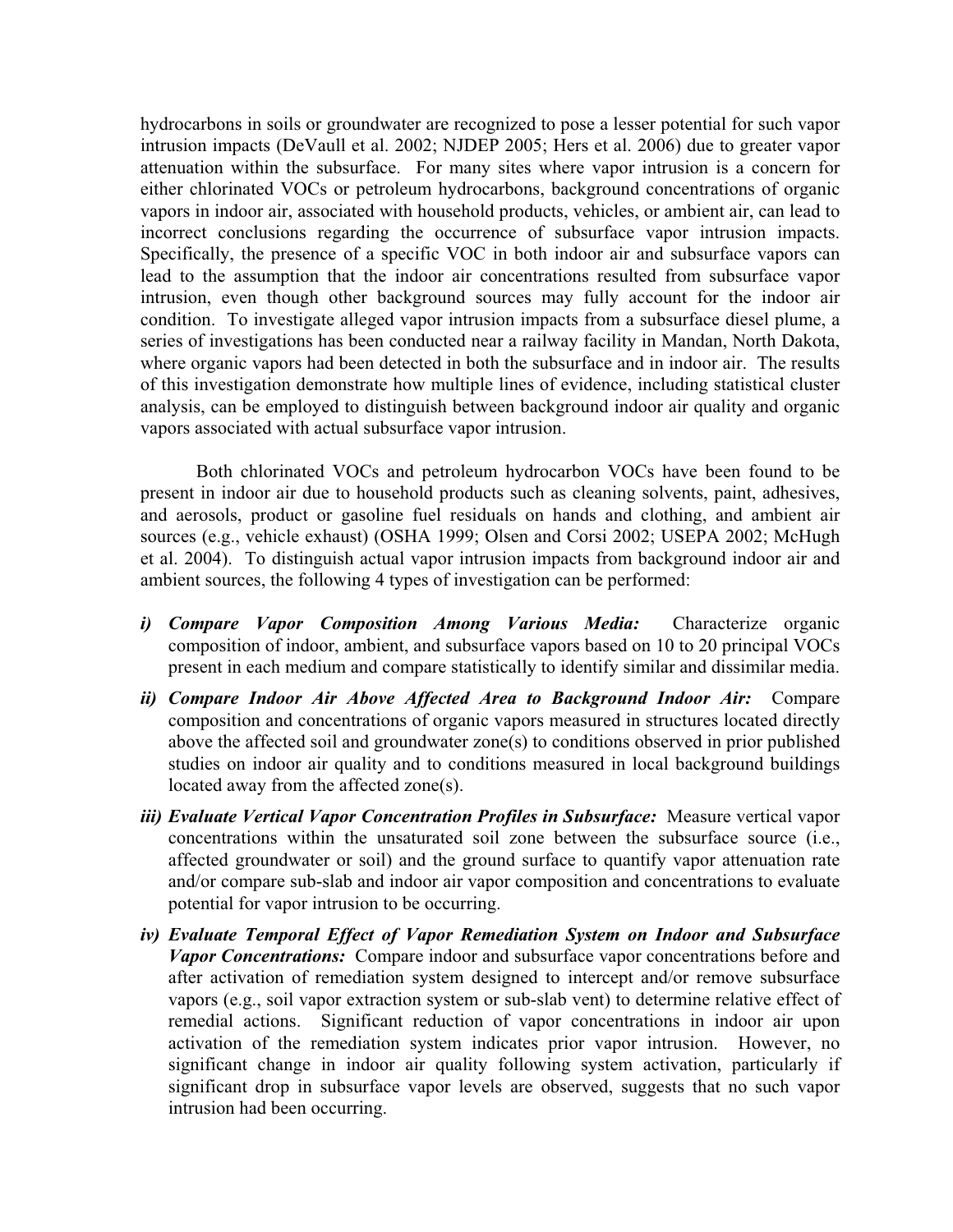These methods of evaluation are generally applicable to sites where vapor intrusion effects are of concern, for either chlorinated or petroleum hydrocarbon VOCs. In combination, the multiple lines of evidence provided by these analyses provide a confident technical basis for distinguishing between the effects of background sources and subsurface vapor intrusion, as well as for identifying the specific source and nature of vapor intrusion effects when vapor intrusion is occurring.

These data evaluation methods have been applied to investigate concerns regarding vapor intrusion from a subsurface diesel plume detected beneath a portion of the downtown area of Mandan, North Dakota, in proximity to a railway fueling facility and other diesel sources. Although the source(s), quantity, and composition of the light non-aqueous phase liquid (LNAPL) underlying downtown Mandan have been the subject of disagreement (Hostettler and Kvenvolden 2002; Stout and Uhler 2006; Stout et al. 2006), some or all of the petroleum LNAPL is understood to have been present in the subsurface for over 20 years and to consist of predominantly middle distillates. In 2002, a soil-vapor extraction (SVE) system was installed and operated in the affected area to mitigate organic vapor concentrations in the subsurface. At present, a multi-phase extractions system is being installed to recover both free-phase diesel and diesel vapors from the subsurface. The site investigation followed a multiple line-of-evidence approach, with the overall objective of determining whether the subsurface-to-indoor-air pathway was complete or incomplete for structures overlying the LNAPL plume.

#### Methods for Characterization and Comparison of Vapor Composition

As part of this effort, specific laboratory analysis and data evaluation methods have been utilized to characterize and compare the chemical composition of vapors from different sources (i.e., indoor air, ambient air, sub-slab vapors, well head vapors, SVE discharge, etc.). Brief descriptions of the methodologies employed for this purpose are presented below.

#### Vapor Sampling Locations

At the Mandan, North Dakota, site, an extensive vapor sampling and testing effort was undertaken by various parties over the period of 2000 to 2004. Site conditions consisted of a LNAPL floating atop a shallow water table approximately 17 to 20 feet below ground surface and overlain by an unsaturated soil zone. Vapor samples were collected from ambient air, indoor air, sub-slab (i.e., sub-foundation) vapor, vadose zone soil gas, vapor headspace within monitoring wells completed in the LNAPL zone, and the untreated vapors produced by the SVE system. The resulting database included information from 17 indoor air monitoring locations, 8 ambient air monitoring locations, the SVE system, 12 wellhead vapor sampling points, 5 sub-slab vapor sampling points, and 6 vertical soil vapor profiles, with analytical results on a total of over 350 vapor samples. These data provide a detailed basis upon which to evaluate the presence or absence of subsurface vapor impacts on ambient or indoor air in the Mandan area.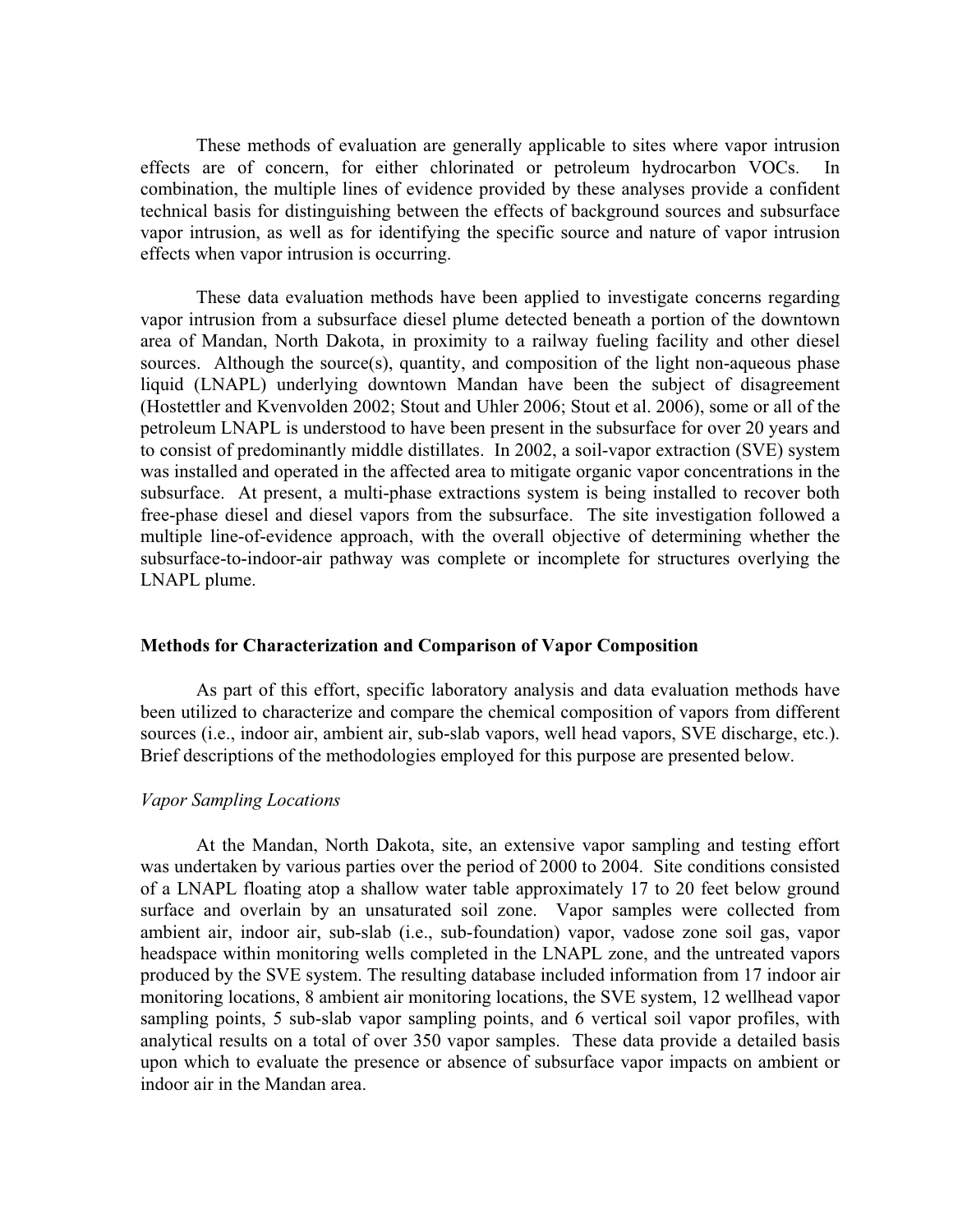Laboratory Analytical Methods and Procedure for Selecting Principal VOCs to Characterize Vapor Composition

Vapor samples were analyzed for VOC content principally using USEPA Method TO-15, which measured over 30 individual analytes. To support statistical comparison of vapors from different media, the chemical composition of vapors samples collected at the Mandan site was characterized on the basis of the 17 principal VOCs that were detected in subsurface vapor, ambient air, and indoor air samples. When evaluating potential vapor intrusion associated with volatile mixtures such as petroleum products, it is important to consider a broad range of VOCs and not to limit the analysis to the specific chemical(s) of concern with regard to human health (e.g., benzene). Specifically, while benzene could be present in both indoor air and subsurface vapors at a site, the presence or absence of other VOCs may serve to demonstrate that the two vapors are, in fact, associated with distinct sources. For example, in the absence of some of the other principal VOCs associated with the subsurface vapor source, it may be clear that the benzene measured in indoor air could not have come from the subsurface. Conversely, the presence of the same principal VOCs in both media may suggest that vapor intrusion is occurring, particularly if a number of these VOCs are absent from background indoor air locations.

For each of the media analyzed (indoor air, ambient air, well headspace, and the SVE system exhaust), "principal VOCs" were identified for each medium based on average concentrations, detection frequency, and having been analyzed in all media to be compared. The resulting list of 17 principal VOCs identified in this evaluation are listed in Table 1 below. In all cases, the principal VOCs for use in characterization and comparison of vapor compositions will be site-specific in nature, depending on the particular mix of organic compounds present in indoor, outdoor, and subsurface vapors.

| No.           | <b>Principal VOC</b> | <b>CASRN</b>   | No. | <b>Principal VOC</b>   | <b>CASRN</b>   |
|---------------|----------------------|----------------|-----|------------------------|----------------|
|               | Benzene              | $71 - 43 - 2$  | 10  | 4-Ethyltoluene         | 622-96-8       |
| $\mathcal{L}$ | Toluene              | 108-88-3       | 11  | 1,3,5-Trimethylbenzene | $108 - 67 - 8$ |
|               | Ethylbenzene         | $100 - 41 - 4$ | 12  | 1,2,4-Trimethylbenzene | $95 - 63 - 6$  |
| 4             | m,p-Xylene           | 1330-20-7      | 13  | Methylene Chloride     | $75-09-2$      |
|               | o-Xylene             | $106 - 42 - 3$ | 14  | Carbon Disulfide       | $75 - 15 - 0$  |
| 6             | n-Hexane             | 110-54-3       | 15  | 2-Butanone             | 78-93-3        |
|               | Cyclohexane          | 110-82-7       | 16  | Trichloroethene        | $79-01-6$      |
| 8             | n-Heptane            | 142-82-5       | 17  | Tetrachloroethene      | $127 - 18 - 4$ |
| 9             | <b>Styrene</b>       | $100-42-5$     |     |                        |                |

Table 1. Principal VOCs for Evaluation of Vapor Intrusion Pathway at Mandan, North Dakota, Site.

## Statistical Data Evaluation Methods

For the Mandan site, the composition of vapor samples collected from different media (indoor air, outdoor air, sub-slab vapors, wellhead vapors, etc,) were evaluated for their relative similarity or dissimilarity using a standard exploratory statistical method known as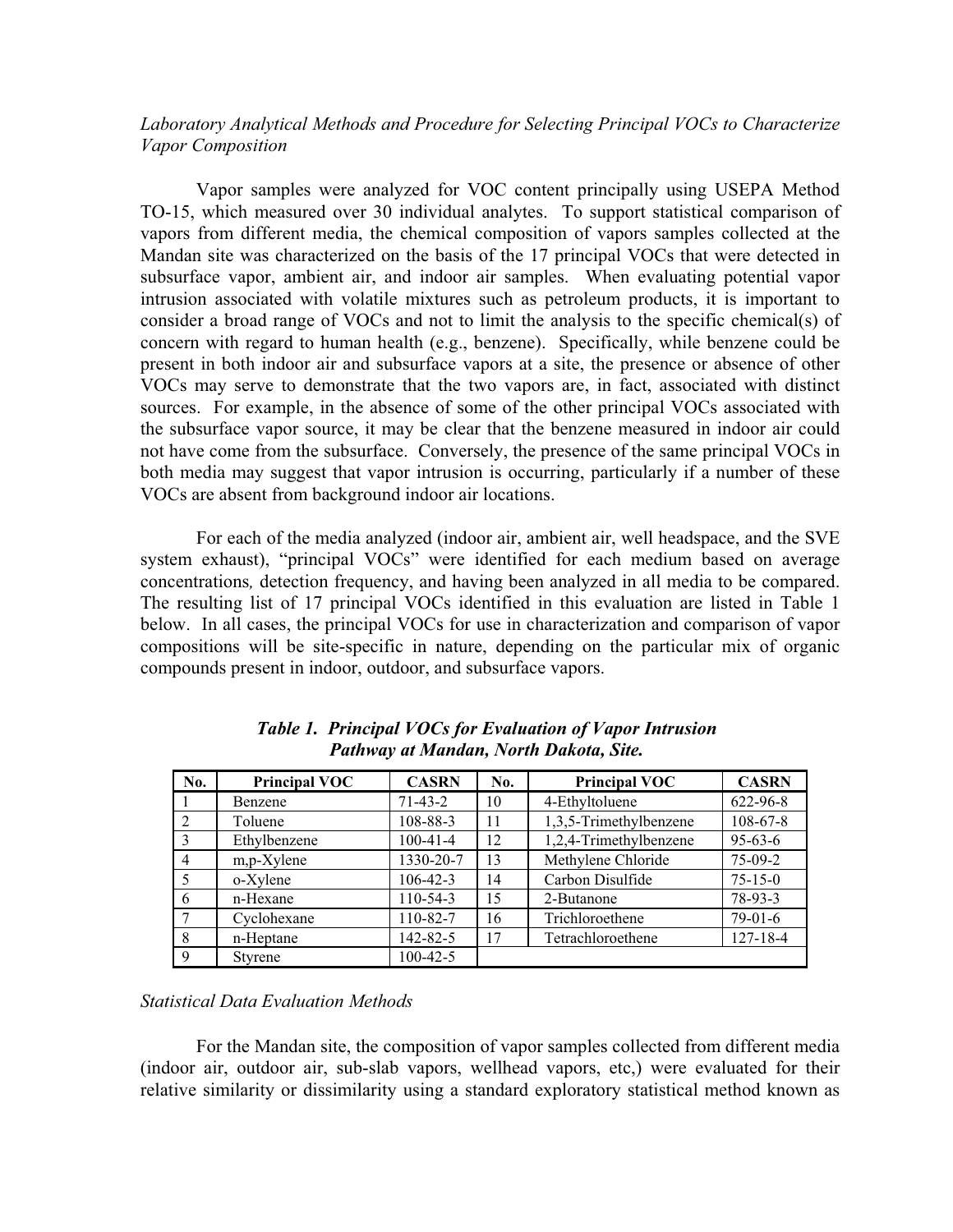agglomerative cluster analysis (Everitt et al. 2001). Agglomerative cluster analysis involves an iterative series of pair-wise evaluations to identify the two most similar datasets within a group of datasets, based on a defined set of characteristics (in this case, concentrations of individual VOCs). After each iterative step, the two most-similar datasets are then linked (or combined) and treated as a single dataset for the next round of pair-wise evaluations. This evaluation process is continued until all of the datasets have been linked together, with the first links indicating the greatest similarities and subsequent links indicating incrementally decreasing levels of similarity. Based on this linking process, the datasets are grouped into distinct clusters based on their relative similarity to each other, which can be then be plotted as hierarchical trees or "dendrograms." In mathematical terms, the "similarity" between datasets (in this case, datasets of vapor measurements from different media) is quantified as the Euclidean distance or some variation of this distance (e.g., absolute value or squared value), which can be viewed as the magnitude of a vector between two points (or dataset characteristics) in multi-dimensional (or multi-parametric) space. Predictably, Euclidean distances are influenced by scale effects (e.g., magnitude of concentration, in this case), and, therefore, datasets are often normalized by a common parameter (e.g., concentration of common chemical constituent) in order to assess other factors of similarity or difference.

For the Mandan site, cluster analysis was used to evaluate the similarity in the vapor composition among different media (e.g., ambient air, background indoor air, indoor air above plume, sub-slab vapors, SVE system vapors, and well headspace vapors), as characterized by the normalized average concentrations of the 17 principal VOCs measured within each medium. The absolute concentrations of the 17 principal VOCs varied widely between media (e.g., over 2 orders of magnitude). Therefore, in order to compare the various media in terms of composition rather than concentration, the mean concentration of each of the 17 principal VOCs within a medium was normalized by dividing each principal VOC concentration by the mean benzene concentration in that medium. This correction is appropriate as, if a subsurface vapor source were indeed causing indoor air impacts, VOC concentrations in indoor air would be expected to be significantly lower than concentrations in the subsurface vapor (e.g., by a factor of  $100 - 10,000x$ ); however, given the similar diffusivities of the various principal VOCs, the normalized vapor compositions (i.e., the relative concentrations of each of the principal VOCs) would be similar between the indoor air and the subsurface vapor (or any other source medium, such as outdoor air). Using the normalized data sets, similarity of the various datasets was analyzed based upon the squared Euclidean distance measures and average linkage method, as provided by  $MATLAB^{TM}$ Release 13.1 (Matlab, Inc., PA).

Cluster analysis was also used to determine whether the indoor air composition of individual buildings overlying the affected area exhibited differences from the local background monitoring locations (i.e., vapor levels observed in buildings not overlying the LNAPL plume). Again, the buildings were clustered using the squared Euclidean distance measures and average linkage method. However, absolute VOC concentrations were used in this analysis (i.e., the concentrations were not normalized) so that any buildings with elevated VOC concentrations due to vapor intrusion could be distinguished from background buildings. This approach thereby considered both the composition of the various indoor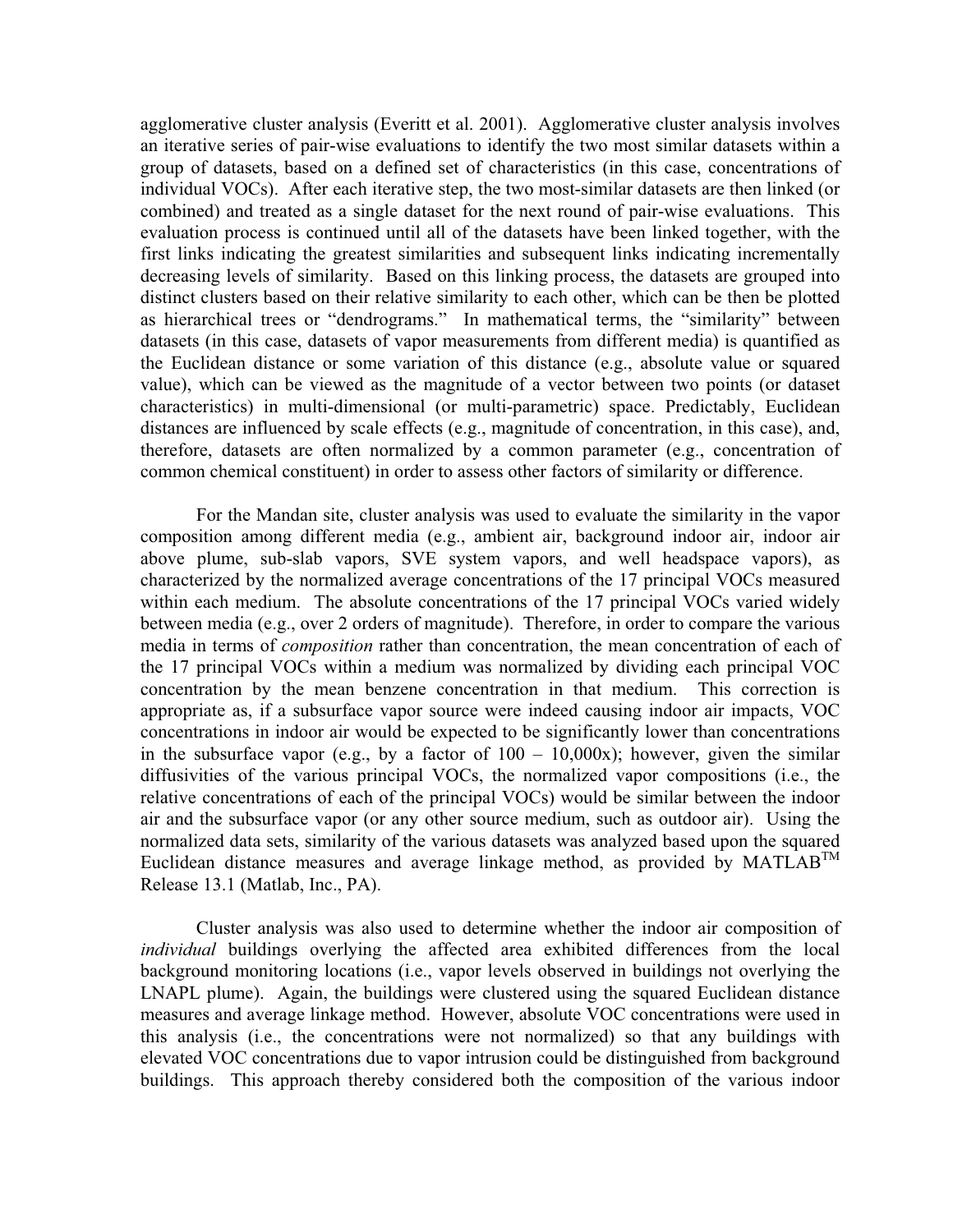vapor samples and the magnitude of measured concentrations as key variables in determining similarity.

# Evaluation of Multiple Lines of Evidence for Vapor Intrusion at Mandan, North Dakota, Site

The available database of air and vapor samples has been evaluated to determine whether diesel fuel underlying the downtown Mandan area was impacting indoor air quality in overlying buildings based on 4 principal lines of investigation: i) comparison of vapor composition among different media, ii) comparison of indoor air within buildings above the affected zone to indoor air measurements from national studies and local background buildings, iii) analysis of vertical concentration profiles in the unsaturated soil zone above the groundwater plume and between sub-slab vapors and indoor air, and iv) evaluation of the temporal effects of the SVE system operation on both subsurface and indoor air vapor concentrations. The procedures and results of these evaluations are described below.

## 1) Comparison of Organic Vapor Composition Among Various Media

In order to determine the likely origin of VOCs detected in indoor air above the affected groundwater zone, for each of the different media for which vapor samples had been collected (i.e., indoor air in buildings overlying the LNAPL plume, local background indoor air, ambient air, headspace vapors in monitoring wells in the LNAPL plume, vapor recovered by the SVE system, and sub-slab vapors), the distribution of the 17 principal VOCs in each medium, characterized as the normalized average concentrations, were analyzed using 2 principal statistical analysis tools: a) cluster analysis of the vapor composition and b) frequency of detection of principal VOCs.

- a) Cluster Analysis of Vapor Composition: Cluster analysis was used to determine the similarity in average normalized concentrations of the principal VOCs within ambient air, background indoor air, indoor air above the LNAPL plume, sub-slab vapors, SVE system vapors, and well headspace vapors. Results showed that indoor air in buildings located above the LNAPL plume was most similar to background indoor air, followed by ambient air. Well headspace vapors were most similar to SVE system vapors followed by sub-slab vapors. Finally, the air samples (indoor air above plume, ambient, and background indoor air) and vapor samples (well headspace, sub-slab, and SVE) clustered into two distinct groups with low similarity (see Figure 1A). Given the dissimilar composition of indoor vs. subsurface vapors and the close relationship between indoor air above the plume and at background locations, these findings indicate that vapor intrusion is not the source of organic vapors measured in indoor air above the plume.
- b) Relative Frequency of Detection of Principal VOCs: Examination of the frequency of detection for BTEX (benzene, ethylbenzene, toluene, and xylenes) and non-BTEX petroleum VOCs (hexane, cyclohexane, styrene, 4-ethyltoluene, and trimethylbenzenes) in indoor air and subsurface samples exhibited a sharp contrast between the different media. BTEX was found to be prevalent in all media analyzed, being detected in 69% to 72% of subsurface samples (i.e., well headspace and SVE system), in 85% of indoor air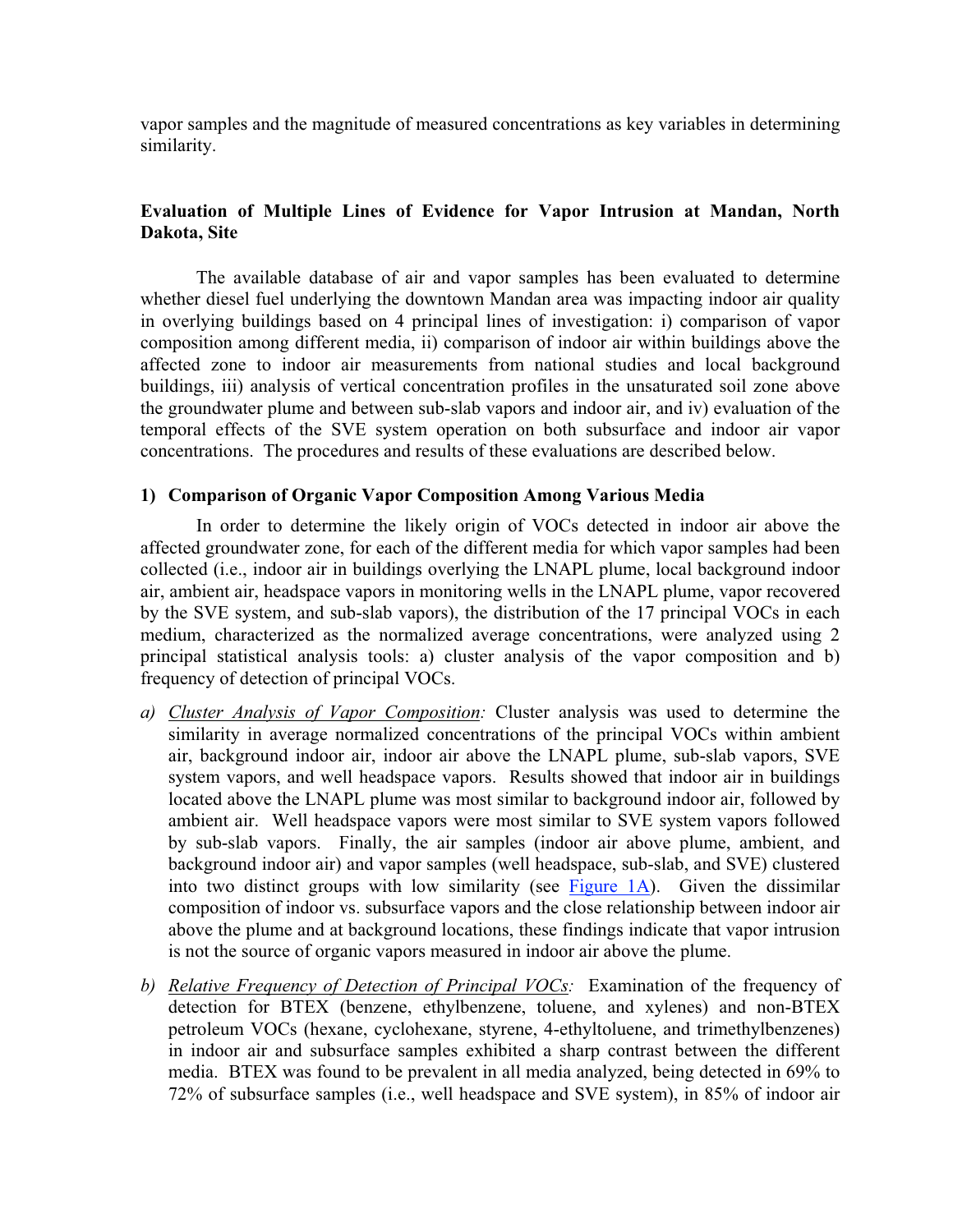samples for buildings overlying the LNAPL plume, and in 95% of background indoor air samples. In contrast, non-BTEX petroleum VOCs were frequently detected in subsurface vapor samples (i.e., present in 59% to 61% of the samples analyzed), but were relatively rarely detected in indoor air (i.e., in only 9% of indoor air samples in buildings overlying the LNAPL plume and in only 16% of background indoor air samples). If VOCs were migrating from the subsurface to indoor air, then, given the very similar air diffusivities of the 17 principal VOCs, the detection frequency for BTEX and non-BTEX petroleum VOCs should be very similar in subsurface vapor samples and in indoor air samples for buildings overlying the LNAPL plume. Furthermore, the detection frequency for BTEX and non-BTEX petroleum VOCs should be much lower in background indoor air samples in comparison to indoor air for buildings located over the LNAPL plume. However, the observed detection frequency for non-BTEX petroleum VOCs was much lower than the detection frequency for BTEX in all indoor air samples, and the detection frequency for both groups of VOCs is higher in background indoor air compared to indoor air for buildings overlying the LNAPL plume. These results indicate that the BTEX and other VOCs detected indoor air do not originate from subsurface diesel fuel.

### 2) Comparison of Indoor Air Above the Affected Groundwater Area to Background Indoor Air

In order to better understand the origin of VOCs detected in indoor air in buildings overlying the LNAPL zone, the average VOC concentrations (non-normalized) measured in these buildings were compared to background indoor air concentrations as had been determined in prior national surveys conducted by USEPA and others (USEPA 2002) Results of this analysis showed that the principal VOCs identified in indoor air at the Mandan site were widely detected in indoor air in buildings across the country not known to be affected by vapor intrusion. In addition, the average concentrations of these principal VOCs were consistent with the range of background VOC concentrations reported in these indoor air background studies, as compiled by McHugh et al. 2004 (Shah and Singh 1988; Stolwijk 1990; Fitzpatrick and Fitzgerald 1996; Foster et al. 2002; USEPA 2002; Sexton et al. 2004). It is therefore reasonable to expect that these same VOCs could be detected in indoor air in buildings in Mandan, North Dakota, as they had been in background studies throughout the U.S.

Cluster analysis was again employed to determine whether individual buildings above the LNAPL plume exhibited strong similarities or differences compared to local background indoor air monitoring locations (see  $Figure 1B$ ). This analysis found that 9 of the 12 indoor air sampling locations located above the LNAPL plume (representing 8 of 11 buildings) were very similar to the local background indoor air locations, both in terms of vapor composition and concentrations of the principal VOCs. Two buildings (AS-28 and AS-31) showed modest dissimilarity due to elevated concentrations of chlorinated solvents clearly not associated with diesel. In addition, 1 of the indoor air sampling locations (AS-48) was found to exhibit petroleum hydrocarbons vapors that were clearly distinct from local background indoor air quality, as well as from the other indoor air sampling locations above the LNAPL plume. However, the composition of the hydrocarbon vapors detected in this building are not consistent with the underlying diesel LNAPL source. Rather, this building exhibits types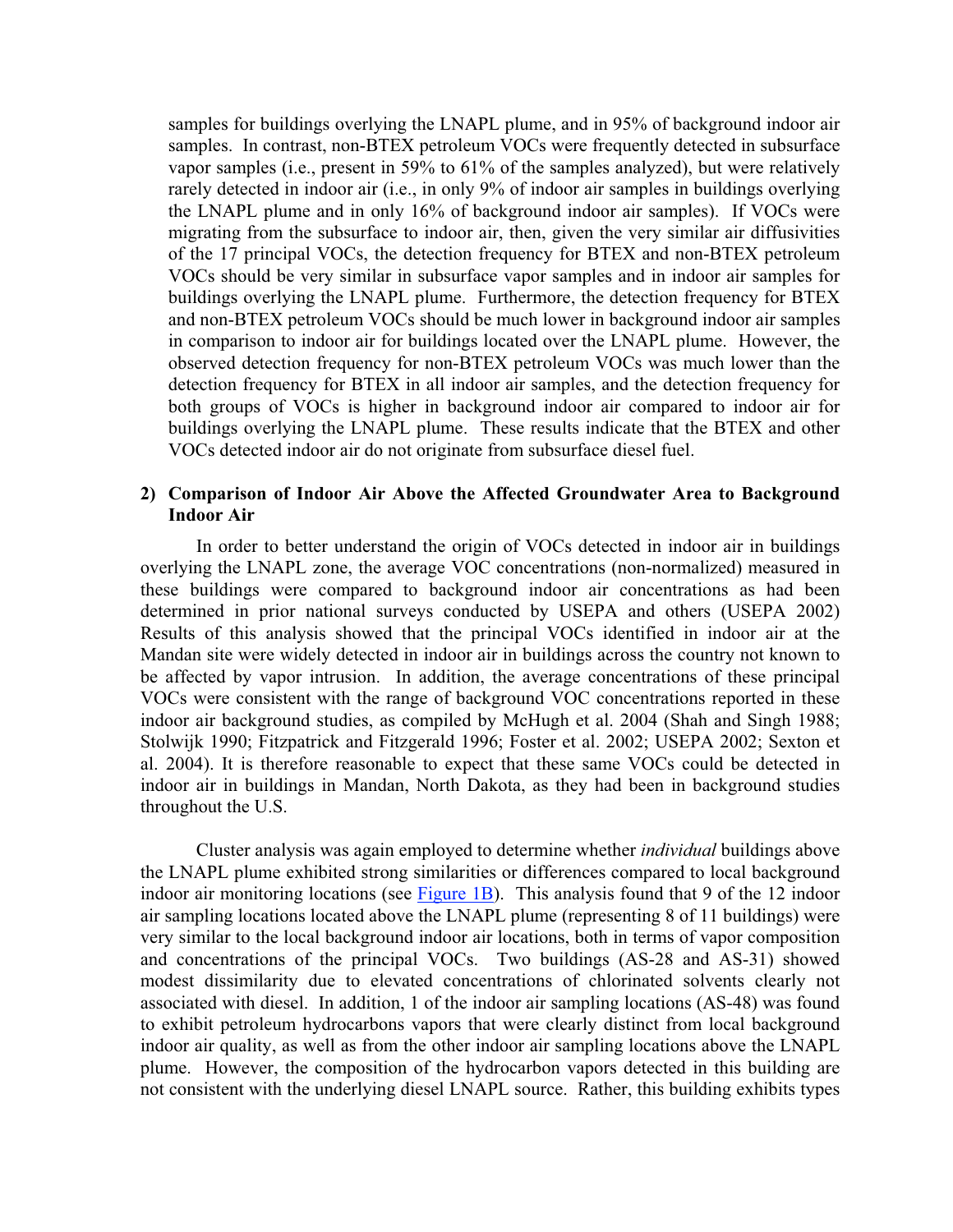and concentrations of VOCs not typically associated with diesel fuels (e.g., n-hexane, cyclohexane, n-heptane, toluene, and MTBE). The presence of highly elevated concentrations of MTBE (i.e., 5840 ppbv), a chemical used exclusively as a gasoline oxygenate, shows that the indoor air impacts at this location were associated with a gasoline fuel source, not a diesel fuel source. In addition, no MTBE was detected in the well headspace vapors of monitoring wells containing free-phase diesel fuel in this area, which, in combination with the results of sub-slab sampling at this location (see sub-slab section), indicates that the indoor air impacts at this building were likely associated with an indoor source rather than a subsurface source.

## 3) Evaluation of Vertical Vapor Concentration Profiles in the Subsurface

Two types of vertical vapor concentration profiles were evaluated in this study: a) vertical profiles to measure attenuation of organic vapors in the vadose zone above the affected LNAPL plume and b) comparison of sub-slab vapor concentrations with indoor air in the building space immediately above the sub-slab sampling point. Results of these analyses are summarized below.

- a) Attenuation of Organic Vapor Concentrations in the Unsaturated Soil Column: In order to understand the vertical distribution of VOCs within the subsurface, multi-point depth profile sampling was conducted at two locations overlying the LNAPL plume, one in an unpaved area (PLSB-17), and the other in a paved area (DSSB-51). At both locations, the concentrations of principal VOCs were highest directly above the soil gas-LNAPL interface, directly above the water table. However, VOC concentrations decreased rapidly with decreasing depth and were generally non-detectable at all sampling depths within 10 ft of ground surface. These results indicate that VOCs originating from subsurface diesel impacts are most likely undergoing biodegradation within the vadose zone soils and are not causing impacts to ambient air.
- b) Evaluation of Sub-Slab Vapor Data: Under diffusive transport conditions, VOCs always move from areas of higher concentration to areas of lower concentration. Therefore, for buildings where subsurface vapor intrusion is occurring, VOC concentrations in sub-slab vapor samples must be higher than VOC concentrations in indoor air. Conversely, VOCs at higher concentrations in indoor air compared to sub-slab vapors (i.e., sub-slab/indoor air concentration ratio  $\leq 1$ ) cannot be the result of VOC migration from the sub-slab zone to the indoor air. Even for VOCs with an sub-slab/indoor air concentration ratio between 1 and 10 (i.e., moderately higher vapor levels in sub-slab zone than in indoor air), it is highly unlikely that vapor intrusion could be the primary source of the measured indoor air concentrations because available data from other sites indicates that VOC concentrations in sub-slab zone would be expected to reduce by a minimum factor of 50 to 100x in comparison with indoor air (USEPA 2002; Hers et al. 2005).

Sub-slab vapor samples were collected from four buildings located in downtown Mandan above the LNAPL plume for comparison to indoor air samples collected from immediately above the sub-slab sampling point at the same time. Ratios of sub-slab vapor to indoor air concentrations were calculated for these four locations (results not shown). At 3 sampling locations, the ratio of sub-slab to indoor air concentration was less than 1 for at least 7 of the 17 principal VOCs and less than 10 for at least 16 of the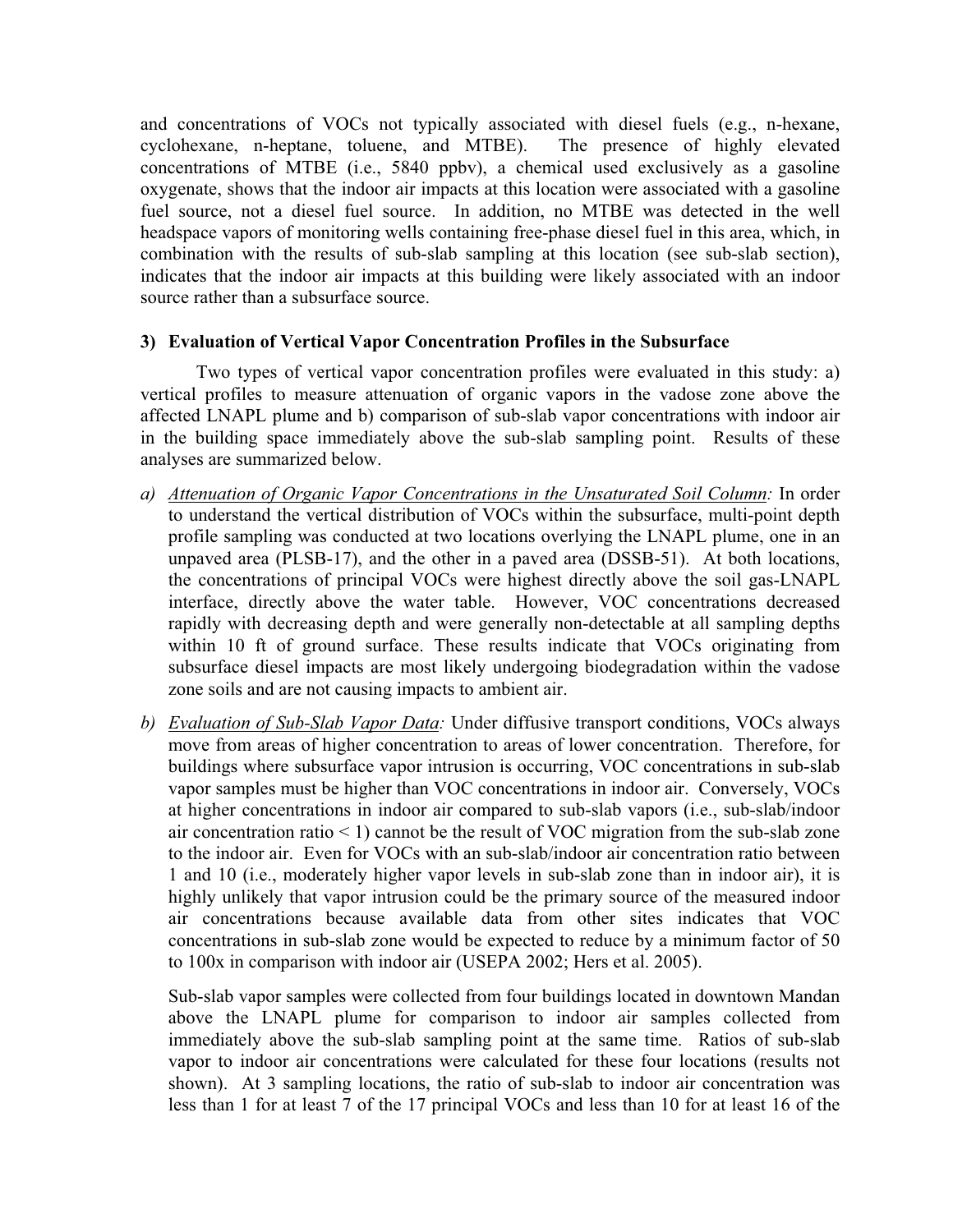17 principal VOCs. These results indicate that sub-slab vapors were not the source of the observed indoor air impacts in these buildings.

Elevated sub-slab VOC concentrations were detected at one building (a local bakery), where 11 of 17 principal VOCs had sub-slab to indoor air ratios of greater than 10. However, indoor air VOC concentrations in this building were comparable to background indoor air locations, indicating that the elevated sub-slab vapors are not causing an indoor air impact (See Figures 2 A and B).

## 4) Evaluation of the Temporal Effect of Vapor Remediation System Operation on Indoor and Subsurface Vapor Concentrations

For sites where vapor intrusion has impacted indoor air quality, SVE systems (most commonly consisting of sub-slab ventilation systems) have been shown to be effective at mitigating indoor air impacts (Wertz and McDonald 2004; Brown Group 2006; Case and Gorder 2006). As a result, the effect of the SVE system operation on indoor air quality can be used as a check on the presence or absence of subsurface-to-indoor-air vapor intrusion. To evaluate the effect of the SVE system on indoor air quality in buildings overlying the LNAPL plume at the Mandan site, average indoor air concentrations were compared for the periods before and after activation of the SVE system in early 2002. As shown on Figure 3A, the average indoor air concentrations are similar before and after activation of the SVE system (actually increasing moderately for some VOCs), indicating that the SVE system has not resulted in a reduction of indoor air VOC concentrations. Similar results were observed for individual buildings, with no building showing a notable change in indoor air quality following activation of the SVE system regardless of proximity to the SVE system (results not shown). However, subsurface vapor concentrations, as measured in the SVE system effluent prior to treatment, have decreased by a factor of approximately 10x for BTEX and other petroleum related compounds, on average, since activation of the SVE system (see Figure 3B). If subsurface vapors had been causing a measurable effect on indoor air quality, the VOC concentrations in the indoor air would have decreased proportionately to the observed reduction in the subsurface vapor concentrations. The absence of a comparable change in VOC concentrations in indoor air in buildings in close proximity to the SVE system is another indication that no vapor intrusion was occurring at this site and that the VOCs detected in indoor air are associated with a source other than subsurface vapors (i.e., most likely common indoor sources of organic vapors).

## Recommendations Regarding Methods for Evaluation of Multiple Lines of Evidence at Vapor Intrusion Sites

The data analysis described above clearly demonstrated that subsurface diesel was not causing impacts to ambient air or indoor air in the study area. Based on these results, the subsurface-to-indoor-air pathway and subsurface-to-ambient-air pathways were found to be incomplete at this site. This case study demonstrated that the following data evaluations methods are useful for characterizing and comparing vapor compositions as needed for sitespecific investigation of possible vapor intrusion impacts: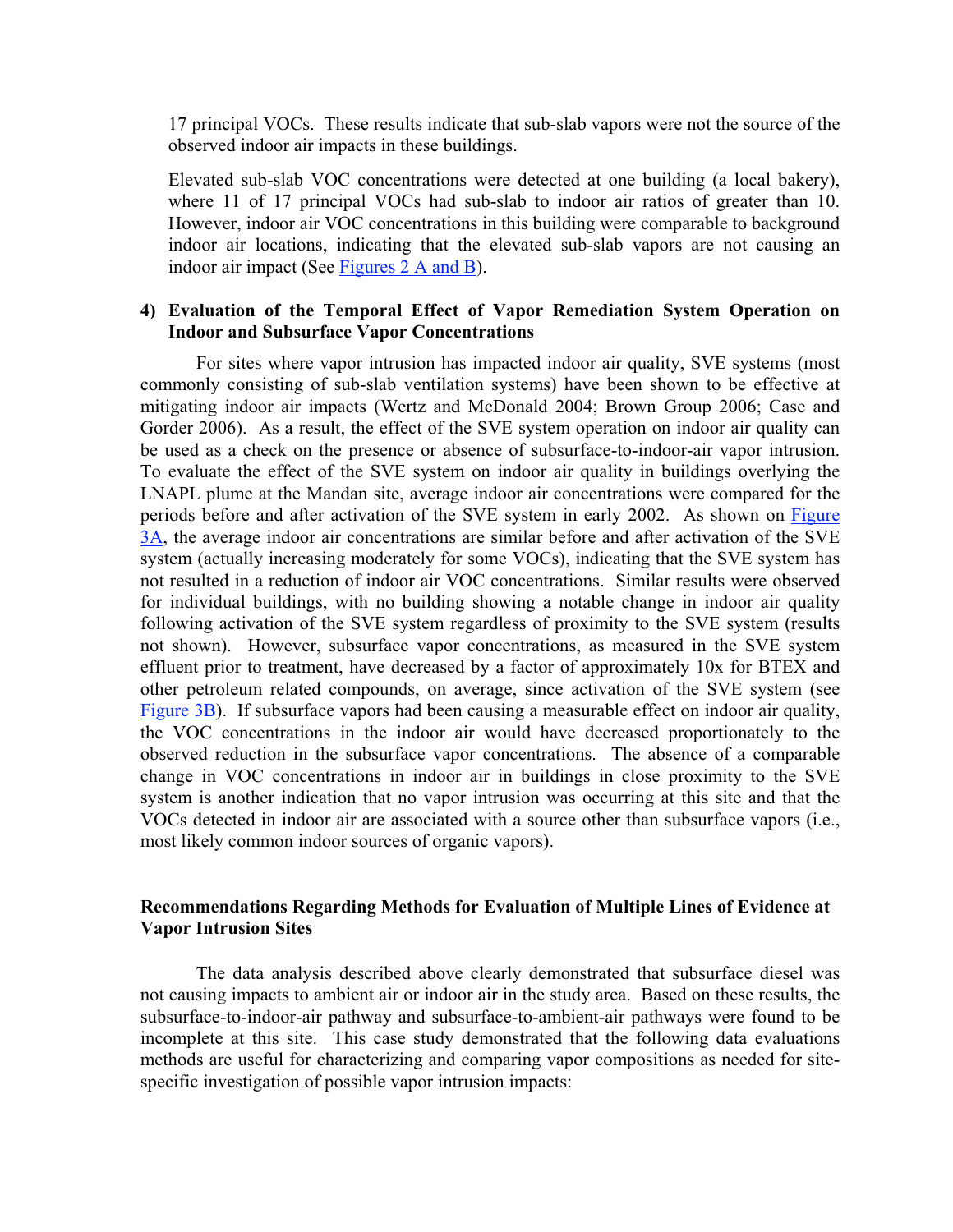- Characterization of Vapor Composition Based on Principal VOCs: To support statistical comparison of vapors samples from different media, vapor composition may be characterized in terms of the principal VOCs consistently analyzed among each of the various media (e.g., indoor air, subsurface vapor, ambient air, background indoor air). Analysis of a broad list of VOCS (e.g., the 10 to 20 VOCs detected at the highest concentrations in over 50% of samples) and not simply those associated with health concerns (e.g., benzene) is important in order to be able to distinguish between different organic vapor sources. Concentrations within each data set can be normalized based on one common constituent (e.g., benzene) to support comparison of vapor composition and not simply concentrations.
- Statistical Comparison of Vapor Composition Among Various Media: Two types of statistical analyses of the vapor sample results were found to be useful for comparison of subsurface and indoor vapor compositions: i) cluster analysis of normalized average concentrations of principal VOCS, and ii) detection frequency of principal VOCS. Cluster analysis was highly effective in defining similar and dissimilar data sets, showing the indoor air above the LNAPL plume to be a close match to background indoor air and to be quite distinct from the composition of subsurface vapors.
- Vertical Profiles of Soil Vapor Concentrations: Two types of vertical vapor concentration profiles can be useful for assessing the occurrence of vapor intrusion: a) vertical profiles within the vadose zone soils above the affected groundwater zone and ii) comparison of sub-slab vapor concentrations with overlying indoor air. Discrete-depth soil vapor probes can be used to compile a vertical profile of soil vapor concentration for principal VOCS extending from the underlying affected soil or groundwater zone and indicate whether any vapors are migrating to ground surface so as to impinge on building foundations. Given the expected attenuation factor of 50 to 100x for subsurface vapors entering an indoor air space, sub-slab to indoor concentrations ratios of less than 10x or higher also show that indoor air concentrations cannot be explained by vapor intrusion.
- Temporal Effects of Vapor Remediation System on Indoor Air and Subsurface Vapors: If a remediation system has been installed to reduce subsurface or indoor vapor concentrations, evaluation of principal VOC concentrations in indoor air before and after activation of the remediation system can indicate whether a complete pathway for vapor migration into the building existed.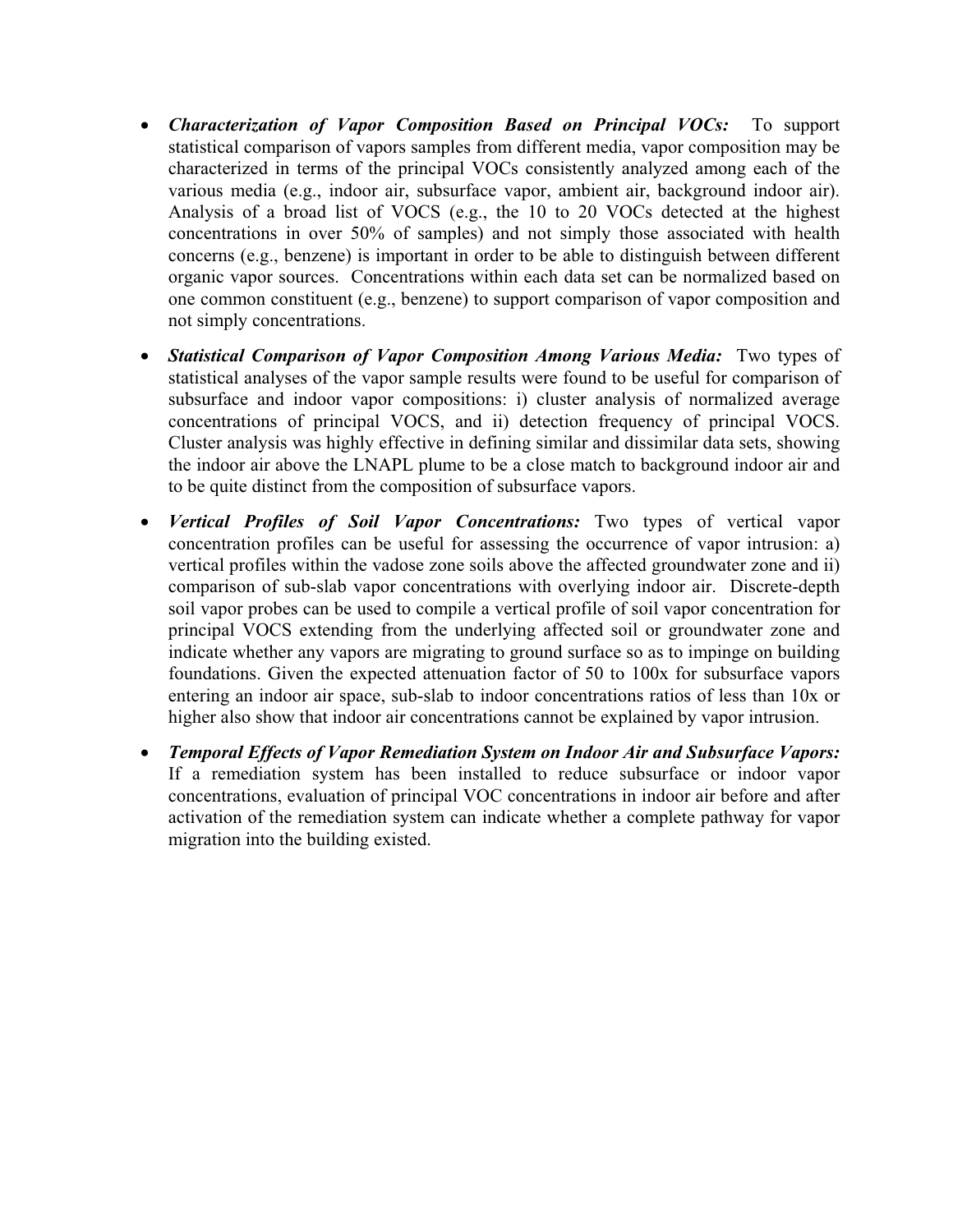



Figure 1A. Dendrogram showing similarity in distribution of principal VOCs in vapor samples from various media.



Figure 1B. Dendrogram showing similarity in distribution of principal VOCs in indoor air between individual buildings.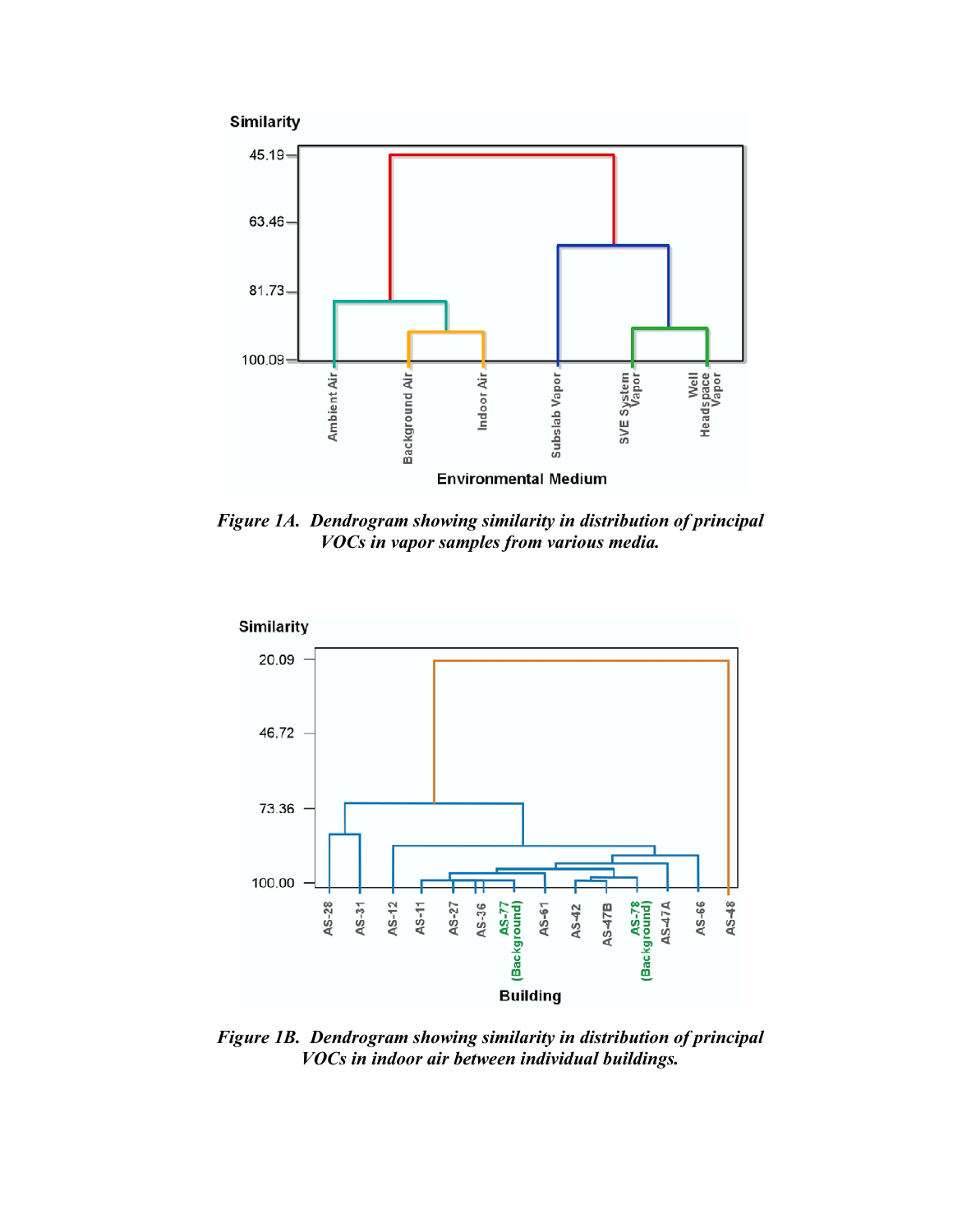

Figure 2B. Concentration of Principal VOCs in Sub-slab Vapor Samples.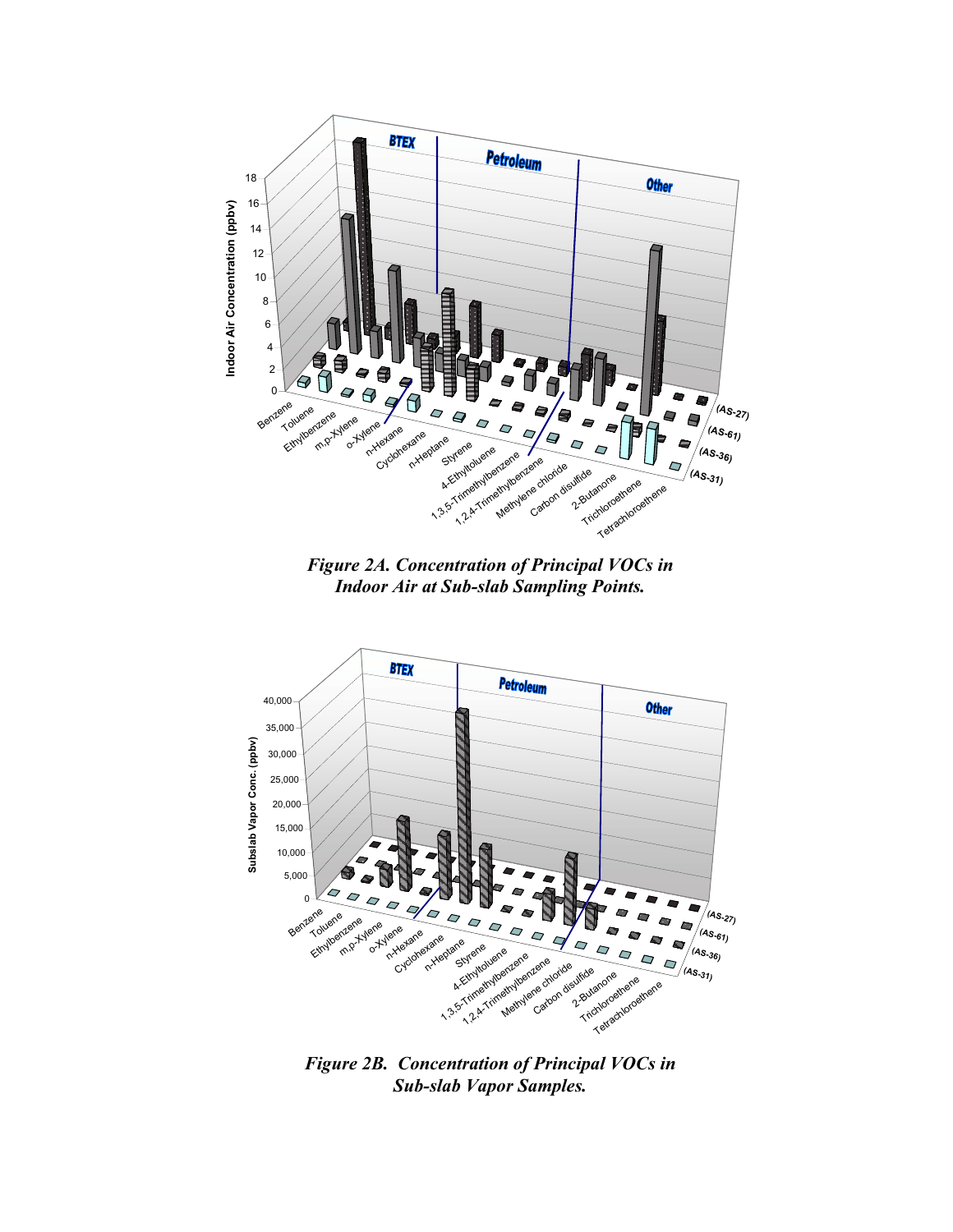

Figure 3A: Concentration of Principal VOCs in Indoor Air Above LNAPL Plume Before and After Activation of SVE System in Early 2002



Figure 3B: Average Annual Concentrations of Principal VOCs in SVE System Discharge Gas During System Operation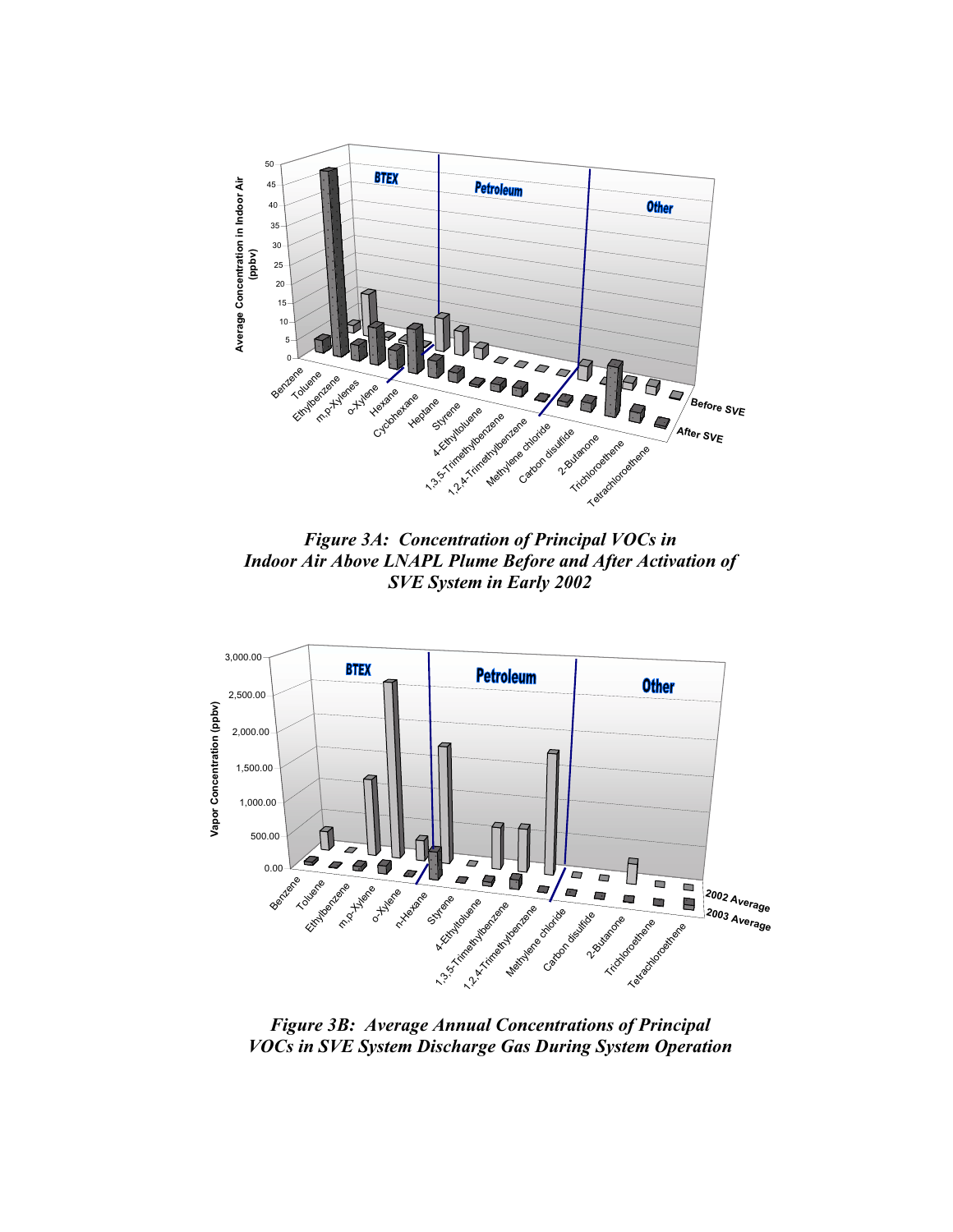#### References

- Brown Group (2006). Indoor Air Results and Mitigation, Status of Pre-Mitigation Indoor Air Test Map and Status of Post-Mitigation Indoor Air Test Map.
	- http://www.redfieldssite.org/indoorairresultsmitigation.php.
- Case, J. D. and K. A. Gorder (2006). The investigation of vapor intrusion at Hill AFB. Vapor Intrusion: The Next Great Environmental Challenge - An Update, Los Angeles, California, Air and Waste Management Association.
- DeVaull, G., R. Ettinger and J. Gustafson (2002). Chemical vapor intrusion from soil or groundwater to indoor air: Significance of unsaturated zone biodegradation of aromatic hydrocarbons. Soil and Sediment Contamination 11(4): 625-641.
- DiGiulio, D., C. Paul, et al. (2006). Assessment of Vapor Intrusion in Homes Near Raymark Superfund Site Using Basement and Sub-Slab Air Samples, U.S. EPA Office of Research and Development, EPA/600/R-05/147.
- Everitt, B. S., S. Landau and M. Leese (2001). Cluster Analysis. London, Arnold Publishers.
- Fitzpatrick, N. A. and J. J. Fitzgerald (1996). An Evaluation of Vapor Intrusion into Buildings Through a Study of Field Data. 11th Annual conference on Contaminated Soils, University of Massachusetts at Amherst.
- Foster, S. J., J. P. Kurtz and A. K. Woodland (2002). Background indoor air risks at selected residences in Denver, Colorado.
- Hers, I., H. Dawson, et al. (2006). Review of empirical vapor attenuation factors from multiple sites Key data trends and results. Vapor Intrusion: The Next Great Environmental Challenge - An Update, Los Angeles, California, Air and Waste Management Association.
- Hers, I., H. Dawson and R. Truesdale (2005). Revising the empirical attenuation factors: Data analysis and preliminary results (Vapor Intrusion Workshop). 16th Annual West Coast Conference on Soil, Sediment, and Water. San Diego, California. http://iavi.rti.org/Resources.cfm?PageID=documentDetails&AttachID=170.
- Hostettler, F. D. and K. A. Kvenvolden (2002). Alkylcyclohexanes in environmental geochemistry. Environmental Forensics 3: 293-301.
- McHugh, T. E., J. A. Connor and F. Ahmad (2004). An empirical analysis of the groundwater-to-indoor-air pathway: The role of background concentrations in indoor air. *Environmental Forensics* 5: 33-44.
- NJDEP (2005). Vapor Intrusion Guidance, New Jersey Department of Environmental Protection. http://www.nj.gov/dep/srp/guidance/vaporintrusion/vig.htm.
- Olsen, D. A. and R. L. Corsi (2002). Fate and transport of contaminants in indoor air. Soil and Sediment Contamination 11(4): 583-601.
- OSHA (1999). Technical Manual for Indoor Air Investigation, TED 1-0.15A.
- Sexton, K., J. L. Adgate, G. Ramachandran, G. C. Pratt, S. J. Mongin, T. H. Stock and M. T. Morandi (2004). Comparison of personal, indoor, and outdoor exposures to hazardous air pollutants in three urban communities. Environmental Science and Technology 38(2): 423-430.
- Shah, J. J. and H. B. Singh (1988). Distribution of volatile organic chemicals in outdoor and indoor air: A national VOCs data base. Environmental Science and Technology 22(12): 1381-1388.
- Stolwijk, J. A. J. (1990). Assessment of population exposure and carcinogenic risk posed by volatile organic compounds in indoor air. Risk Analysis 10(1).
- Stout, S. A. and A. D. Uhler (2006). Causation for variable n-alkylcyclohexane distributions in distillate nonaqueous phase liquids from Mandan, North Dakota. *Environmental Forensics* 7: 283-287.
- Stout, S. A., A. D. Uhler and K. J. McCarthy (2006). Chemical characterization and sources of distillate fuels in the subsurface of Mandan, North Dakota. Environmental Forensics 7: 267-282.
- USEPA (2002). Draft Guidance for Evaluating the Vapor Intrusion to Indoor Air Pathway from Groundwater and Soils (Subsurface Vapor Intrusion Guidance), United States Environmental Protection Agency.
- Wertz, B. and G. McDonald (2004). Evaluation of observed vapor intrusion in upstate New York. USEPA Workshop on Vapor Intrusion, San Diego, California. http://iavi.rti.org/Resources.cfm?PageID=documentDetails&AttachID=48.